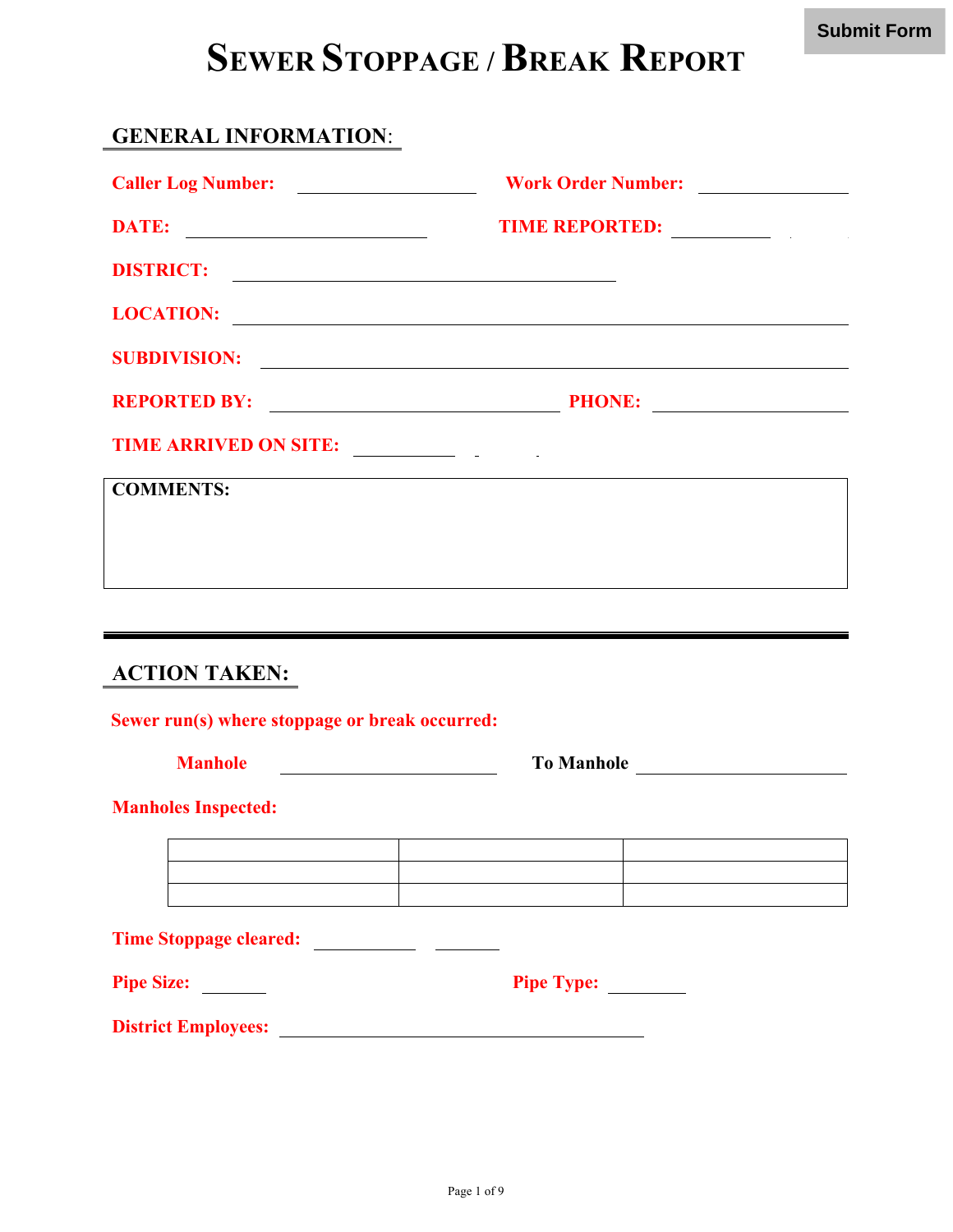#### **Was Contractor used to clear stoppage or repair break?**

# **hrs. hrs. hrs.** <u>**hrs. hrs. hrs. hrs. hrs. hrs.**</u> **hrs.** <u>**hrs. hrs. hrs. hrs. hrs. hrs.**</u> **List Repair Materials: and the contract of the contract of the contract of the contract of the contract of the contract of the contract of the contract of the contract of the contract of the contract of the contract of the contract of the contr a qty. <u>a qty. <u>a qty. dty. a qty. qty.**</u></u> **a qty. <u>and <b>qty. qty. a qty. a qty. a qty.**</u> **Time Contractor's work completed: CAUSE: Mainline Stoppage: Roots in mainline at ft. from manhole Grease in mainline at ft. from manhole Debris in mainline at ft. from manhole Roots from service at (Address) Vandalism in mainline at manhole Other (explanation) COMMENTS:**

**If yes, list contractor's equipment used and hours used:**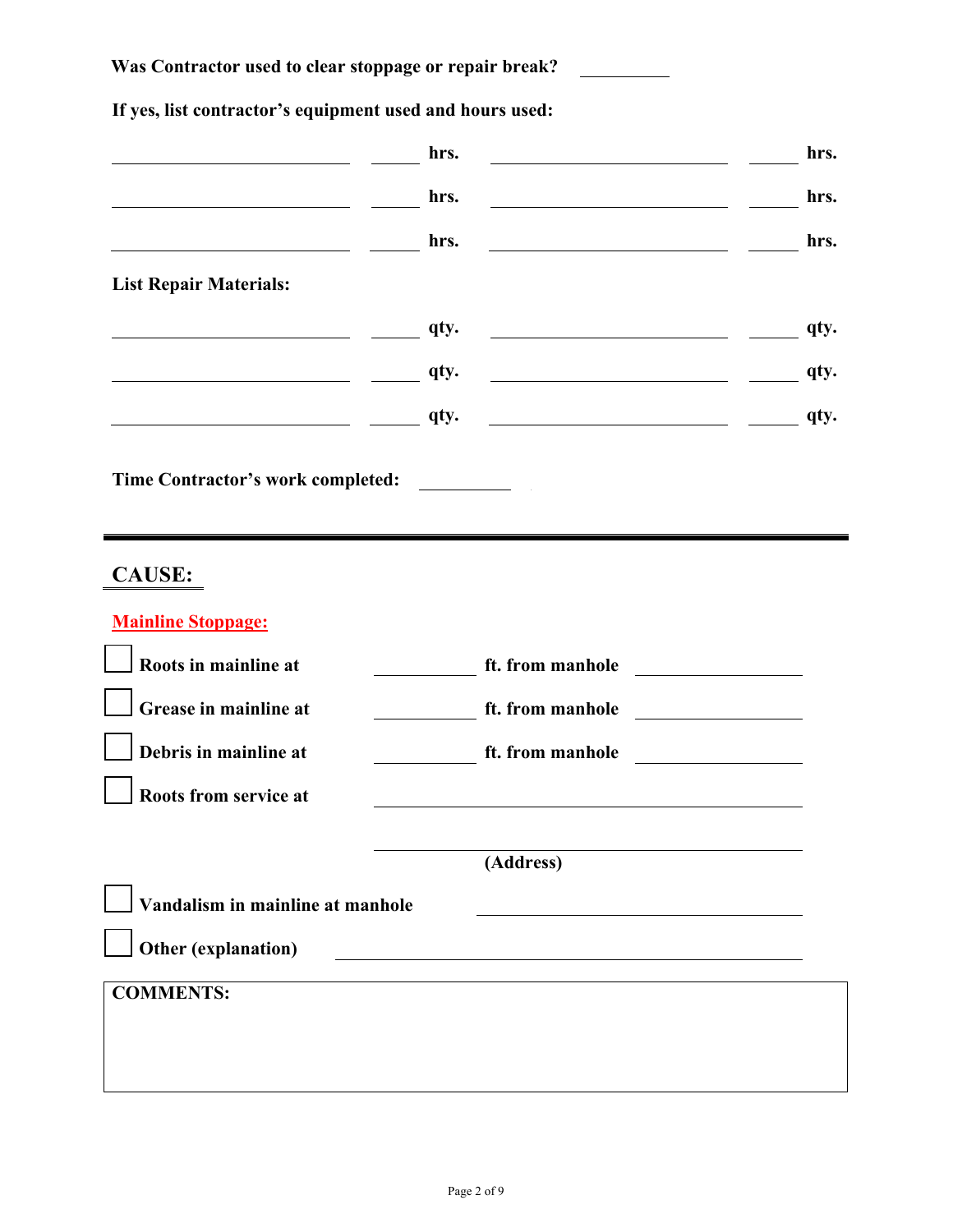| <u>Mainline Stoppage:</u>      |                  |  |
|--------------------------------|------------------|--|
| <b>Collapsed pipe at</b>       | ft. from manhole |  |
| Crushed pipe at                | ft. from manhole |  |
| <b>Contractor Equipment at</b> | ft. from manhole |  |
| <b>Ground movement at</b>      | ft. from manhole |  |
| Other (explanation)            |                  |  |
| <b>COMMENTS:</b>               |                  |  |
|                                |                  |  |
|                                |                  |  |
|                                |                  |  |

### **MAINTENANCE HISTORY:**

**Mainline Stoppage:**

| <b>Last Date Televised:</b>                                           |               |
|-----------------------------------------------------------------------|---------------|
| <b>Last Date Cleaned:</b>                                             |               |
| <b>Last Date Root cut:</b>                                            |               |
| <b>Next Television Date:</b>                                          |               |
| <b>Next Cleaning Date:</b>                                            |               |
| <b>Next Root cut Date:</b>                                            |               |
| Is this run a sewer problem area?<br>If no, should it be (check one): |               |
| <b>HC</b> 3 months                                                    | RTC 12 months |
| HC 6 months                                                           | RTC 24 months |
| HC 12 months                                                          |               |

## **REMEDIATION/RESTORATION:**

**Was cleaning/restoration contractor used?**

**Primary Contractor:**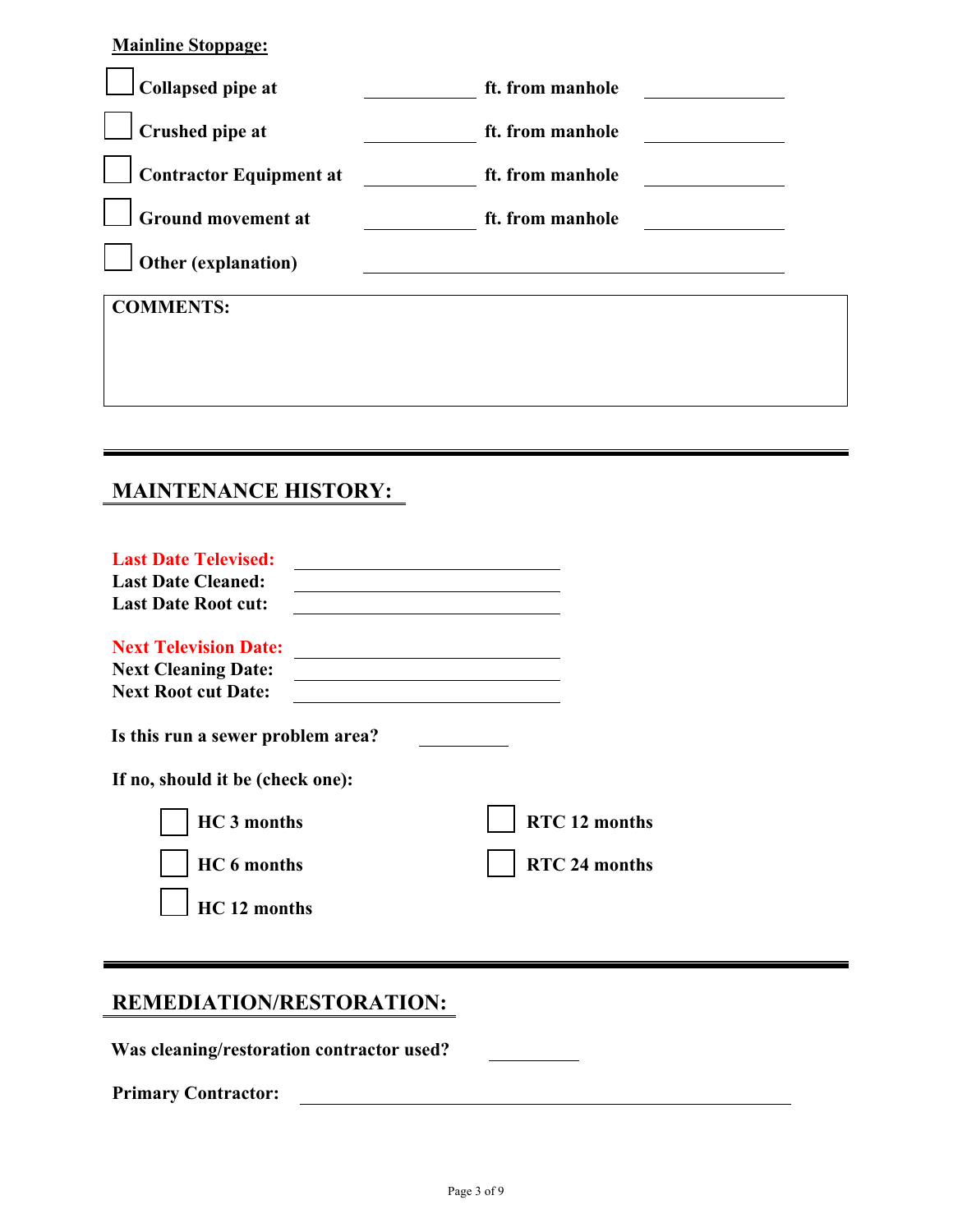#### **Primary Contractor manpower used:**

|                          | Reg.                | OΤ          |
|--------------------------|---------------------|-------------|
|                          | hrs.                | <u>hrs.</u> |
| <b>Supervisor's Name</b> |                     |             |
|                          |                     |             |
| Forman's Name:           |                     |             |
|                          |                     |             |
| Laborer's Name:          |                     |             |
|                          |                     |             |
| Laborer's Name:          |                     |             |
|                          |                     |             |
| Laborer's Name:          |                     |             |
|                          |                     |             |
| Laborer's Name:          |                     |             |
|                          |                     |             |
|                          | <b>TOTAL HOURS:</b> |             |

#### **List of Contractor's equipment used:**

| <b>Equipment</b> | <b>Quantity</b> | <b>Hours</b> |
|------------------|-----------------|--------------|
|                  |                 |              |
|                  |                 |              |
|                  |                 |              |
|                  |                 |              |
|                  |                 |              |
|                  |                 |              |
|                  |                 |              |
|                  |                 |              |
|                  |                 |              |
|                  |                 |              |

**COMMENTS:**

*\*\*Was Authorization for Cleaning form filled out by District Employee?*

*\*\*Attach all cleaning forms to this report*

**DISTRICT REPRESENTATIVE**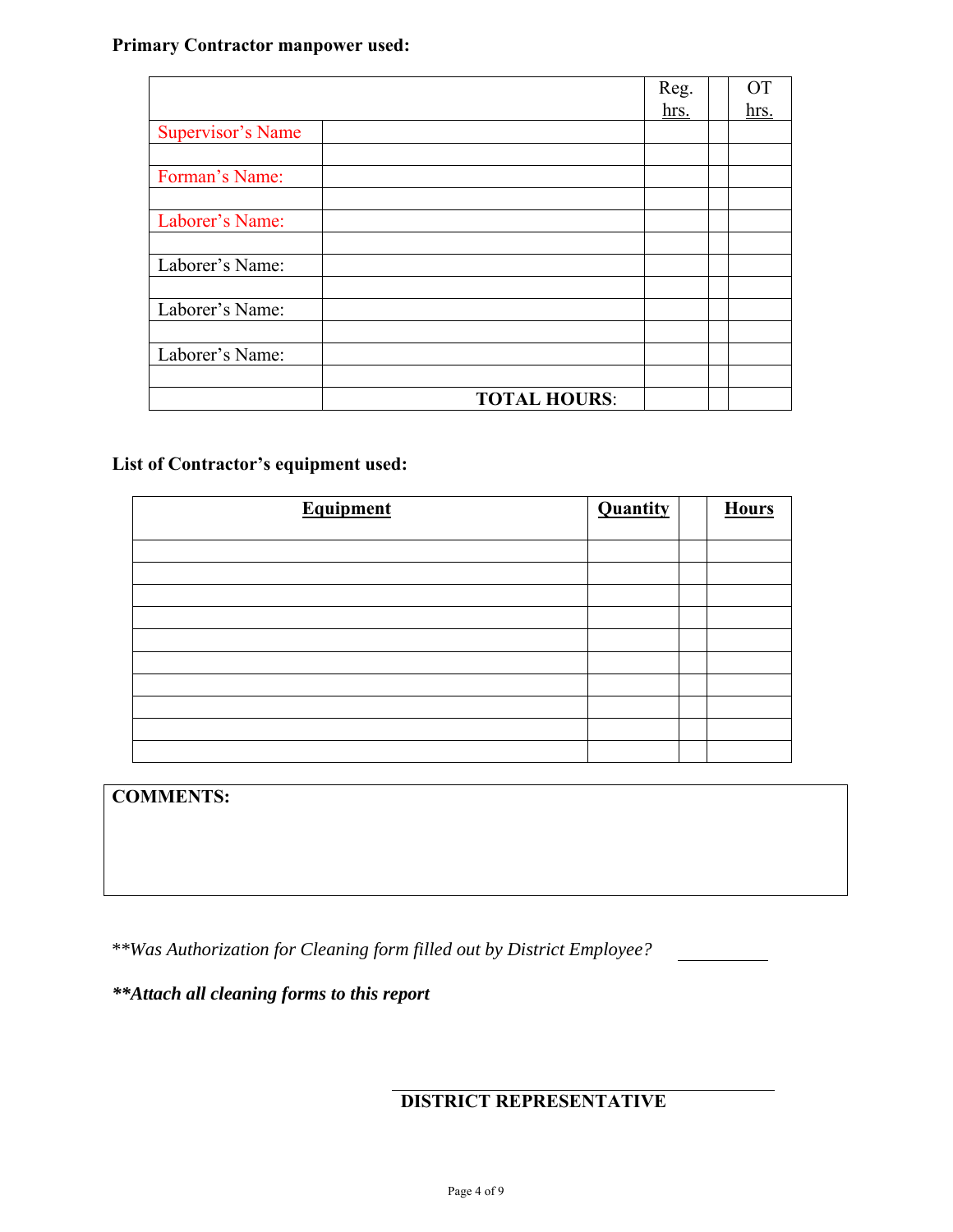## **PHOTOGRAPHS:**

**Pictures Download:**

**File Name:**

## **COSTS:**

### **DISTRICT COSTS:**

#### **LABOR**

 $\mathbb{Z}^2$ 

| Personnel                    |                      | # of Hours                  | @S/Hr.      | <b>Total</b> |
|------------------------------|----------------------|-----------------------------|-------------|--------------|
| <b>Operations Supervisor</b> | (Scott Hand)         |                             |             |              |
|                              | Regular hours        |                             | \$          | \$           |
|                              | Overtime hours       |                             | \$          | <b>S</b>     |
| <b>Operations Foreman</b>    | (Armando Quintana)   |                             |             |              |
|                              | Regular hours        |                             | \$          | \$           |
|                              | Overtime hours       |                             | \$          | \$           |
| Operator                     | <b>Bruce Yarish)</b> |                             |             |              |
|                              | Regular hours        |                             | \$          | \$           |
|                              | Overtime hours       |                             | \$          | \$           |
| Operator                     | (John Mathias)       |                             |             |              |
|                              | Regular hours        |                             | \$          | \$           |
|                              | Overtime hours       |                             | \$          | \$           |
| Operator                     | (Mike Chavez)        |                             |             |              |
|                              | Regular hours        |                             | \$          | \$           |
|                              | Overtime hours       |                             | \$          | \$           |
| Operator                     | (Cory Taylor)        |                             |             |              |
|                              | Regular hours        |                             | \$          | \$           |
|                              | Overtime hours       |                             | \$          | \$           |
| Operator                     | (Justin Roquemore)   |                             |             |              |
|                              | Regular hours        |                             | \$          | \$           |
|                              | Overtime hours       |                             | $\mathbf S$ | \$           |
|                              |                      | <b>TOTAL COST OF LABOR:</b> |             | \$           |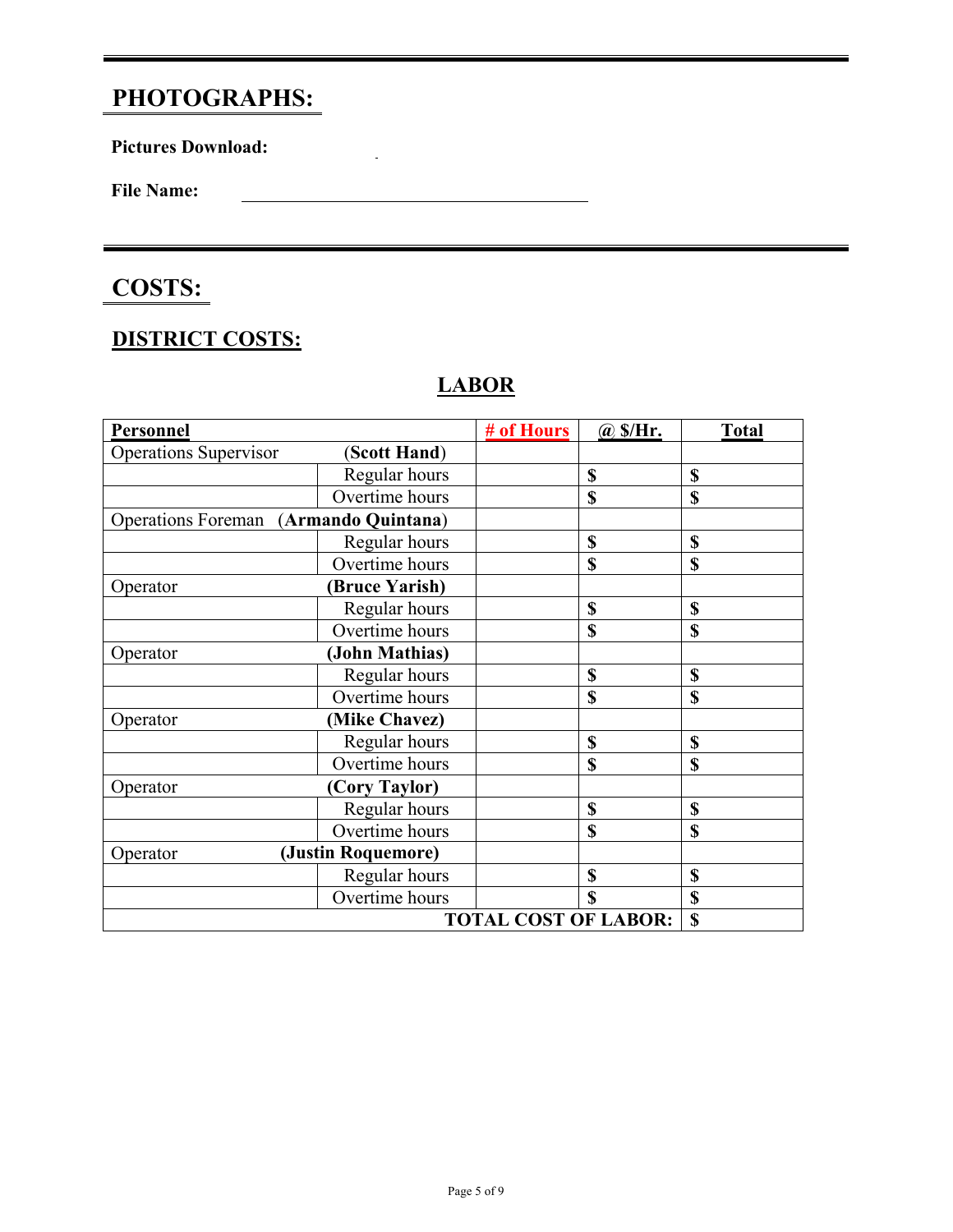#### **VEHICLE/EQUIPMENT**

| Vehicle / Equipment             | Rate | <b>Hours</b> | <b>Total</b>       |
|---------------------------------|------|--------------|--------------------|
|                                 |      |              |                    |
|                                 |      |              | \$                 |
|                                 |      |              | ¢<br>۵.            |
|                                 |      |              | \$                 |
|                                 |      |              | \$                 |
|                                 |      |              | \$                 |
|                                 |      |              | \$                 |
|                                 |      |              | S                  |
|                                 |      |              | ¢                  |
|                                 |      |              | ¢<br>D             |
|                                 |      |              | Φ<br>$\mathcal{D}$ |
| <b>TOTAL VEHICLE/EQUIPMENT:</b> |      |              | $\mathbf S$        |

**MATERIALS:** \$

#### **SUBCONTRACTOR COSTS:**

| <b>Name</b> | Responsibility                    | Amount  |
|-------------|-----------------------------------|---------|
|             |                                   |         |
|             |                                   | ጦ<br>٠D |
|             |                                   | Φ<br>۰D |
|             |                                   | ⋒       |
|             |                                   | ጦ       |
|             |                                   | æ       |
|             |                                   | ወ       |
|             |                                   | ጣ<br>J. |
|             |                                   | ጡ<br>D  |
|             |                                   | ወ<br>۱D |
|             |                                   | ጦ<br>J  |
|             | <b>TOTAL SUBCONTRACTORS:   \$</b> |         |

**TOTAL COST OF STOPPAGE / BREAK: \$**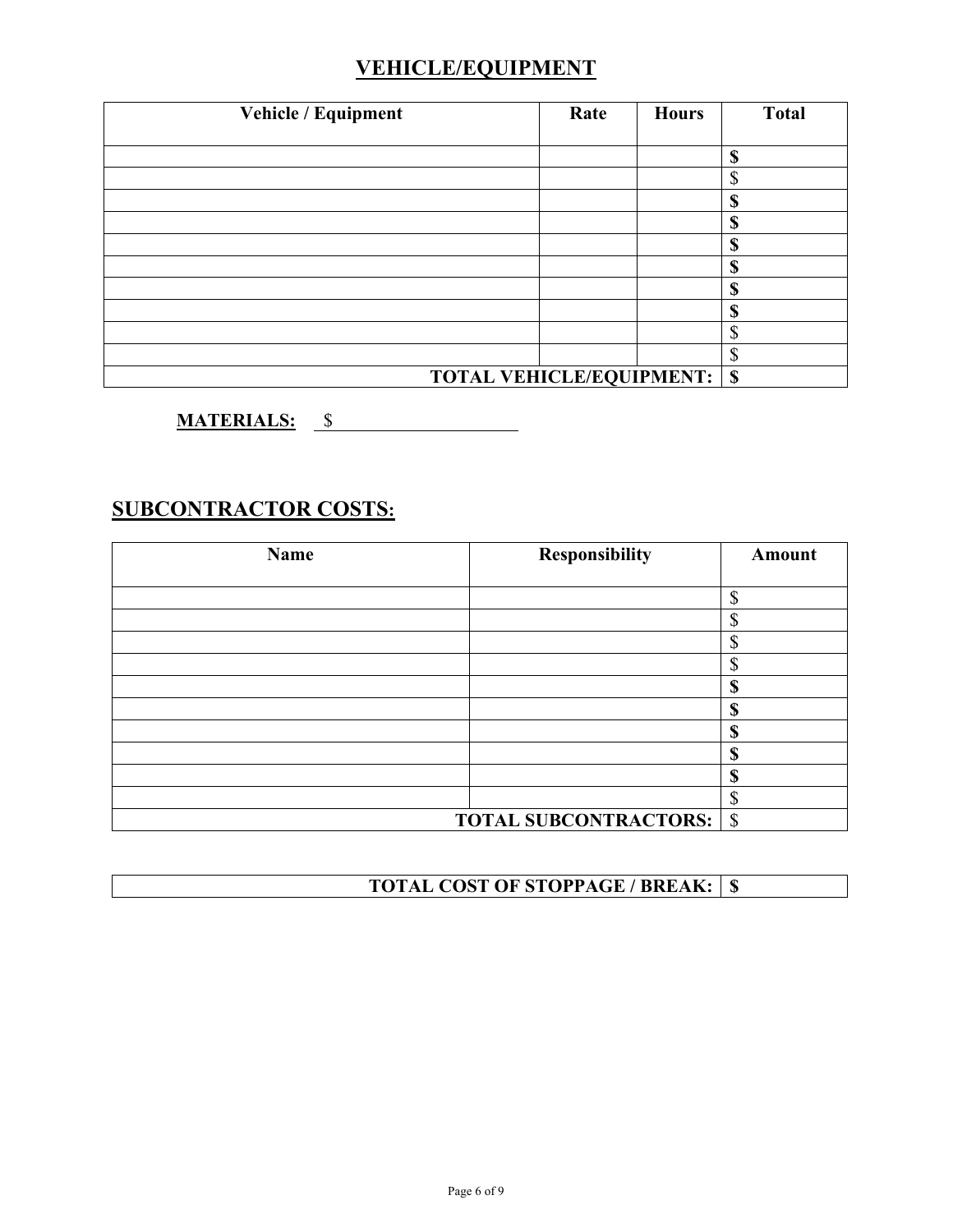## **INSURANCE INFORMATION:**

**\*List all customers reporting damage on "Exhibit A". Explain all actions taken and include statements made to resolve damage complaints \***

| <b>Was Insurance Company Notified:</b>      |  |
|---------------------------------------------|--|
| Who notified them?                          |  |
| Time and Date notified?                     |  |
| Name of Insurance representative contacted? |  |
| Will property damage claim be filed?        |  |
|                                             |  |
| <b>COMMENTS:</b>                            |  |
|                                             |  |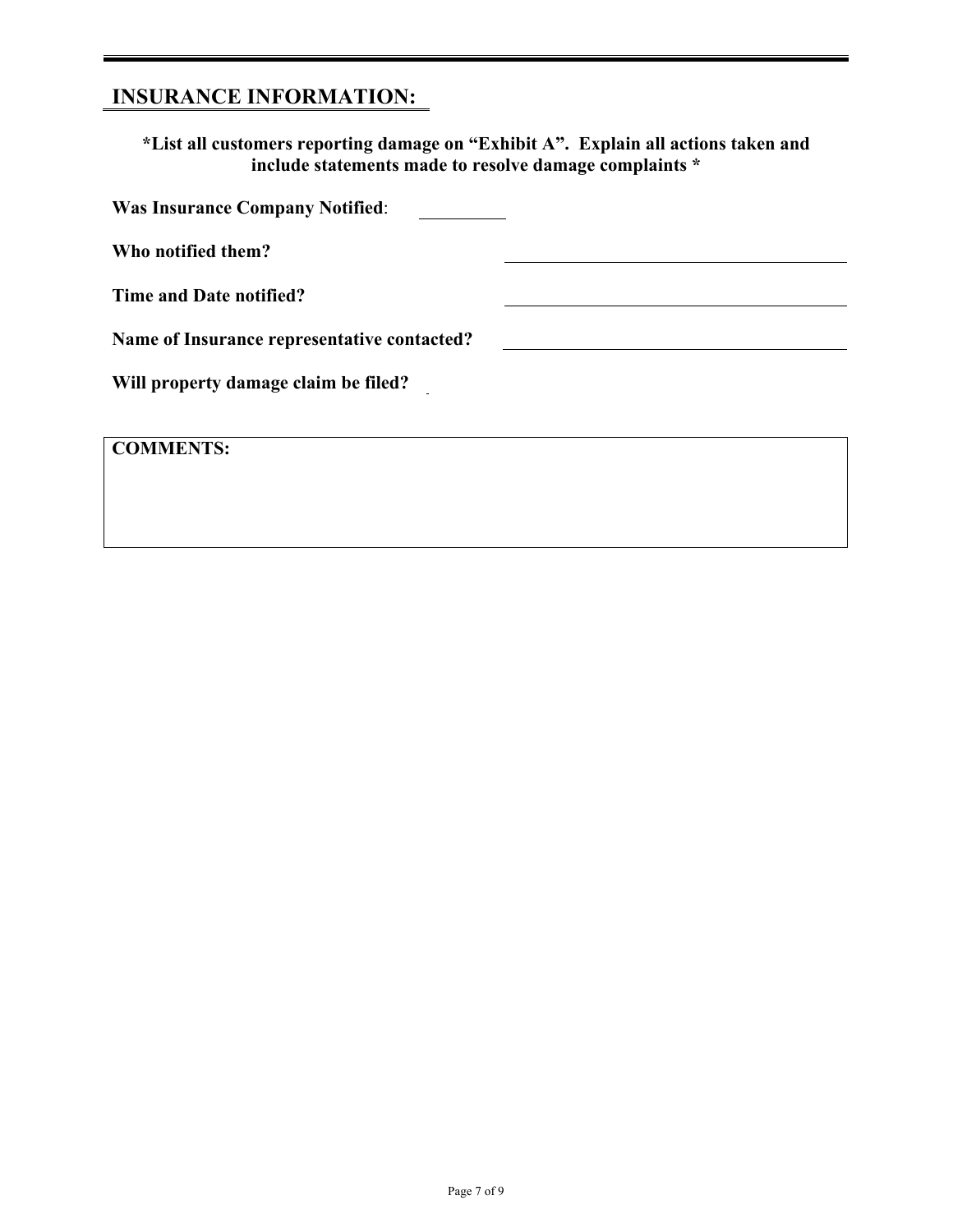## **EXHIBIT A**

| <b>Name of Homeowner:</b>     | <u> 1989 - John Stein, Amerikaansk politiker (</u>         |           |
|-------------------------------|------------------------------------------------------------|-----------|
| <b>Address:</b>               |                                                            |           |
| Phone Number: (Day)           |                                                            | (Evening) |
| <b>Description of Damage:</b> |                                                            |           |
|                               |                                                            |           |
|                               |                                                            |           |
| <b>Action taken:</b>          |                                                            |           |
|                               |                                                            |           |
|                               |                                                            |           |
| <b>Comments:</b>              |                                                            |           |
|                               |                                                            |           |
|                               |                                                            |           |
| <b>Name of Homeowner:</b>     | <u> 1989 - Andrea Station Barbara, politik a politik (</u> |           |
| <b>Address:</b>               |                                                            |           |
| Phone Number: (Day)           |                                                            | (Evening) |
| <b>Description of Damage:</b> |                                                            |           |
|                               |                                                            |           |
|                               |                                                            |           |
| <b>Action taken:</b>          |                                                            |           |
|                               |                                                            |           |
|                               |                                                            |           |
| <b>Comments:</b>              |                                                            |           |
|                               |                                                            |           |